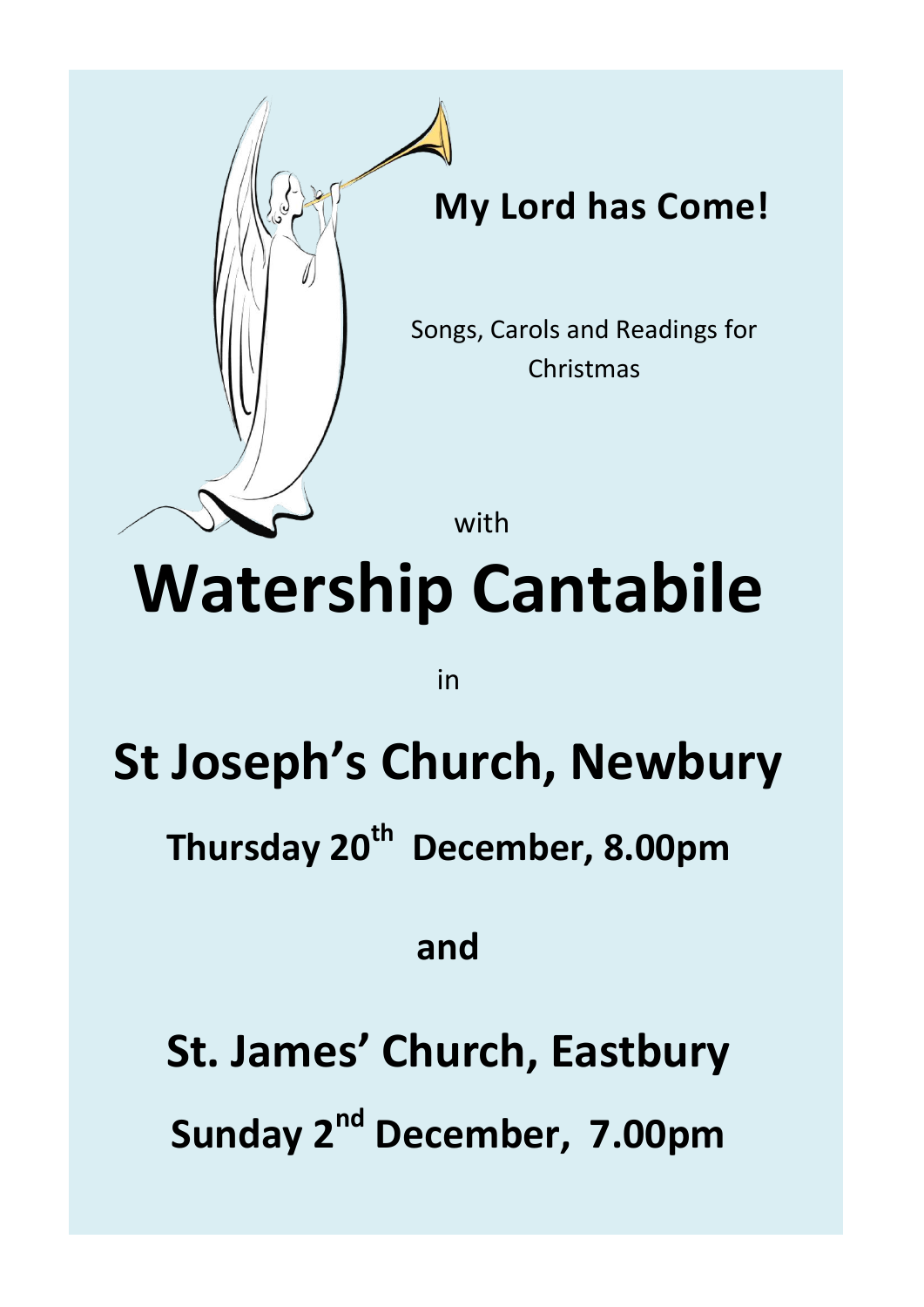#### *The Choir:*

*Watership Cantabile*, with their Musical Director, David Holland, are a local mixed-voice choir who sing a wide variety of music from all over the world.

Based in Newbury, they have performed many concerts in the surrounding areas and are well known to audiences there. They are delighted to return to sing at St Joseph's, bringing their selection of music for Christmas

They are always interested in recruiting new members. If anyone is interested in singing and would like further information about the choir, they should contact the Chairman, Chris Druce on 01635 865339.

Sadly, David Holland is "hanging up the baton" at the end of this year and the choir are currently looking for a new Musical Director. If anyone knows someone who has ambitions to lead a small, happy band of singers, they should also contact Chris Druce as above.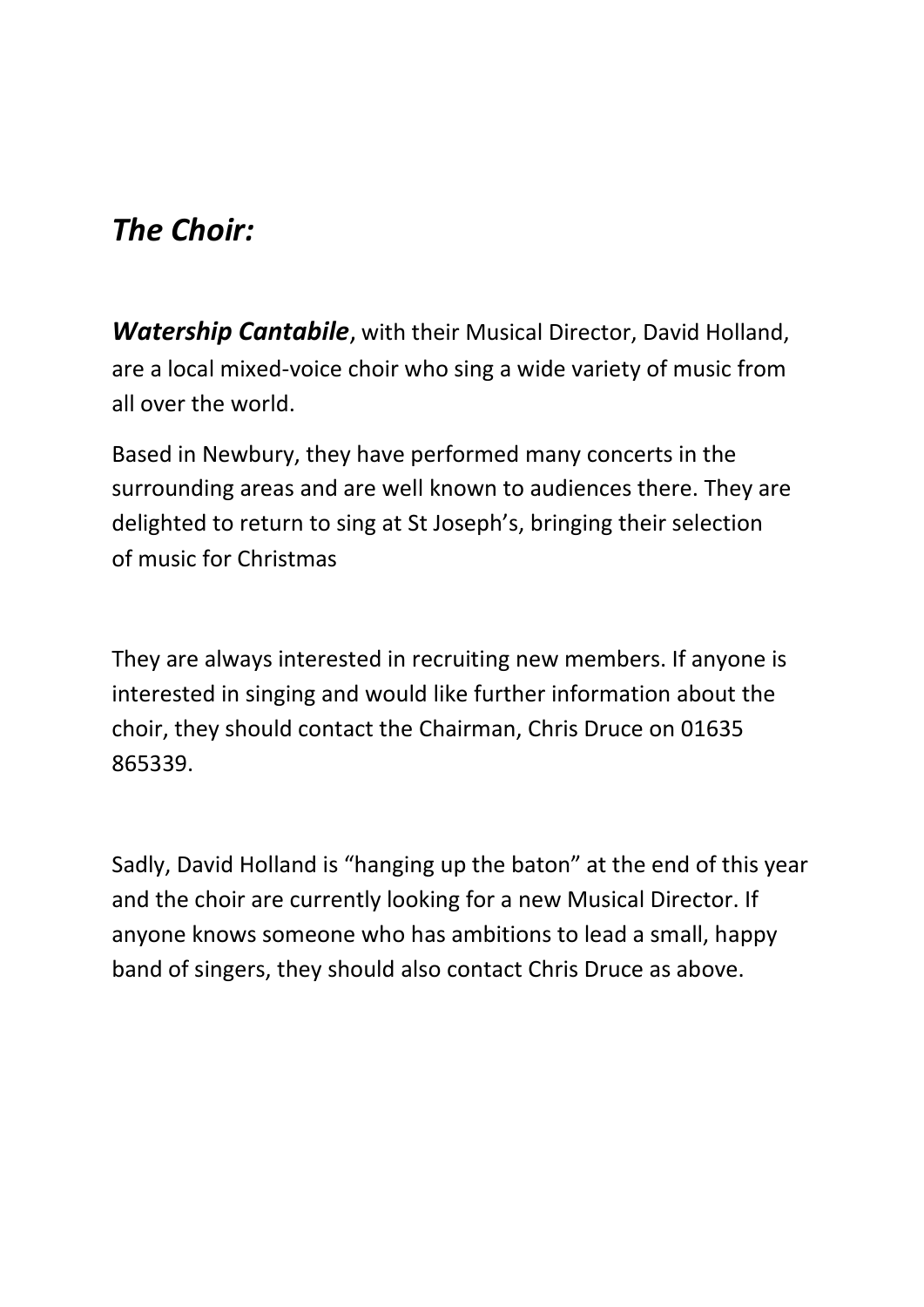## *Programme*

*O come, O come, Emmanuel………….……adap. & arr. Paul Leddington Wright*

 *Reading: "Advent 1955" (excerpt) – Sir John Betjeman*

*Adam lay ybounden……………………………………………………..…Howard Skempton*

*Wassail!......................................................................... Jonathan Willcocks*

*In Dreams……………….…………Fran Walsh & Howard Shore, arr. David Holland*

 *Reading: "The Silent Dawn" – Paul Curtis*

 *Carol: In the Bleak Mid-Winter*

*Sleepytime Bach………………………………….………..JS Bach, arr. Bennett Williams*

*Scots Nativity……………………………….………………………………………….Alan Bullard*

*Christmas in de Tropics………………………….……………………….…….Jester Hairston*

#### *Short Interval*